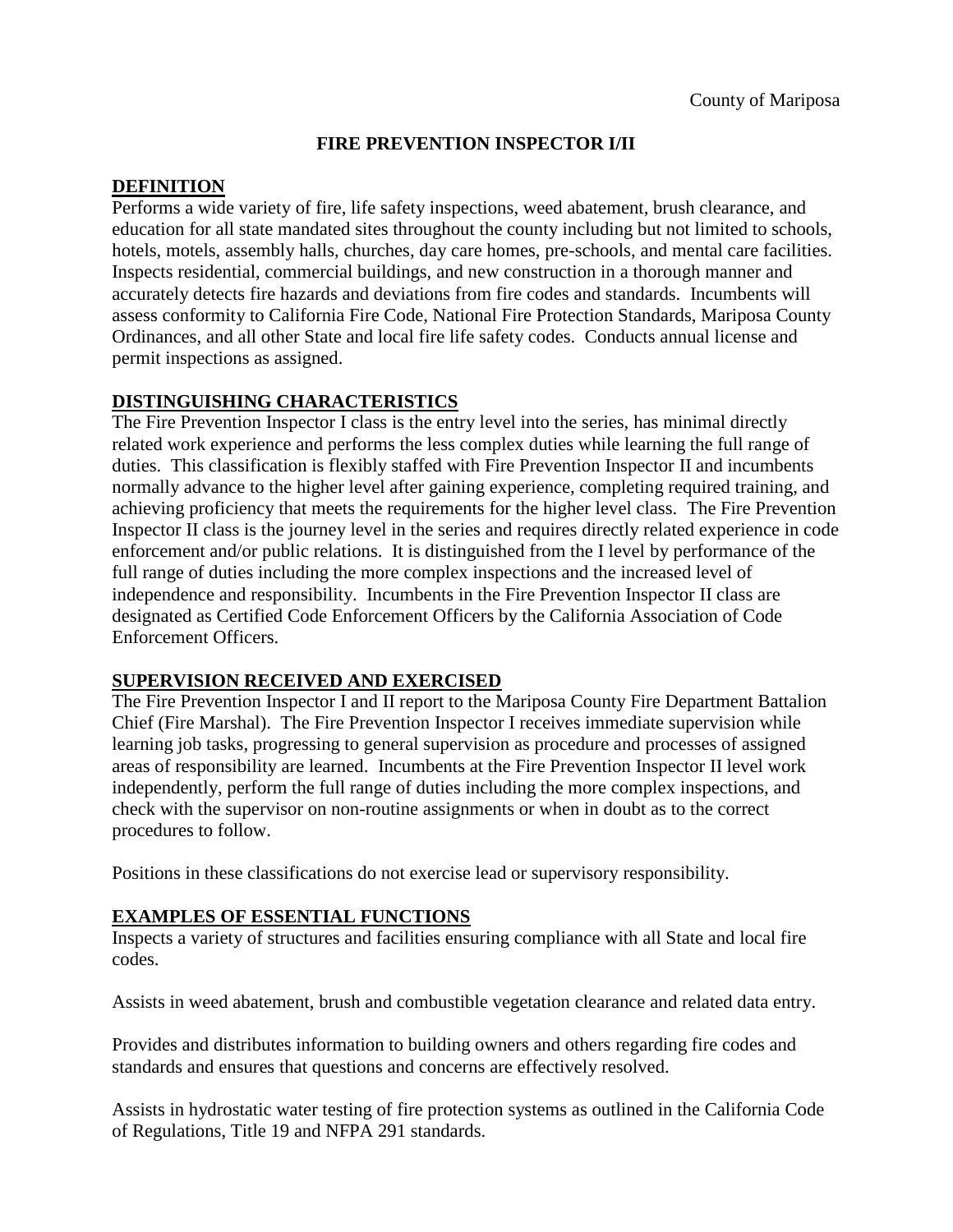County of Mariposa Fire Prevention Inspector I/II Page 2

Meets with the general public to conduct fire safety presentations and provides information regarding fire prevention and life safety.

Maintains database and invoicing for operational permit inspections.

Issues various permits as outlined in the California Fire Code Section 105.

Prepares notice of violations and keeps accurate logs, reports, and records regarding fire inspections.

Issues code violations and citations, confers with and recommends action to the Fire Marshal if corrections are not made.

Performs related duties in support of fire operations within the County as assigned.

*Fire Inspector II* (in addition to the above):

Assures the proper operations of newly installed fire suppression systems that are compliant to California Code of Regulations Title 19.

Performs weed abatements, enforcements and tracks the penalty collection process.

Schedules and orders weed abatement cleanups for non-compliant properties.

Represents the fire department for the weed abatement hearing process.

Meets with the general public to conduct oral presentations and provide information regarding fire prevention and life safety.

Assures the safe installation and utilization of tanks for flammable liquids.

#### **EMPLOYMENT STANDARDS**

*Note: The level and scope of the knowledge, skills, and abilities listed in this section are related to the job duties as defined under Distinguishing Characteristics.* **Knowledge of:**  Public relations techniques.

Basic math.

Safe work practices.

Report writing principles.

Basic accounting principles and techniques.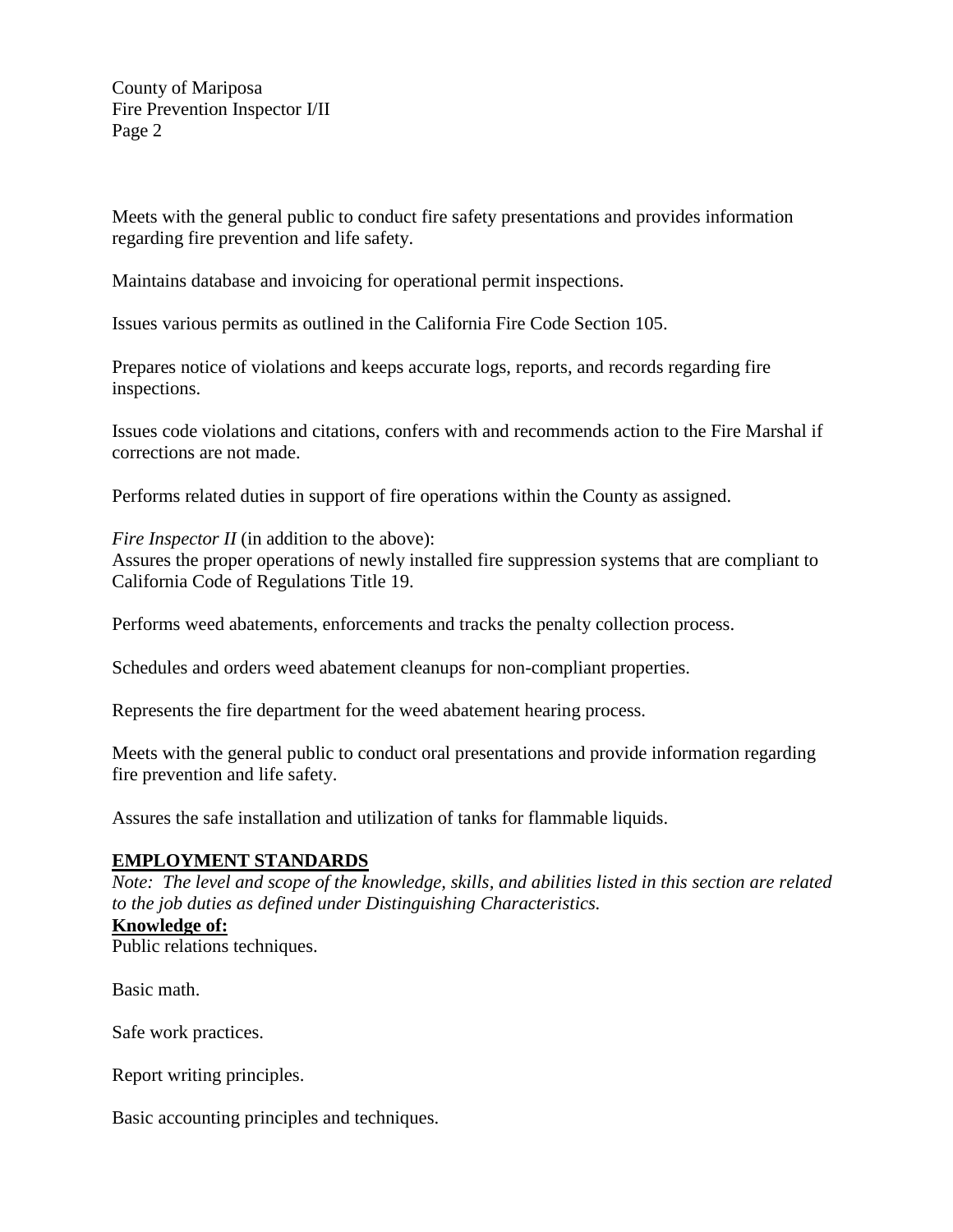County of Mariposa Fire Prevention Inspector I/II Page 3

English usage, spelling and grammar.

*Fire Inspector II* (in addition to the above): Fire inspection methods and procedures.

California Fire Codes, Building Codes, Mechanical Codes, Electrical Codes, Public Resource Codes, Health and Safety Codes, and local codes and ordinances.

Various NFPA Standards.

#### **Ability to:**

Learn codes, laws, policies, and procedures relating to fire prevention.

Learn fire inspection methods and procedures.

Communicate effectively both orally and in writing.

Make independent, sound decisions.

Deal with the public in difficult work situations with tact and courtesy.

Enforce pertinent fire codes, ordinances, laws, and regulations with impartiality and efficiency.

Meet objective deadlines within applicable standards.

*Fire Inspector II* (in addition the above): Research and interpret California fire laws.

# **TYPICAL WORKING CONDITIONS**

Work is performed in an office environment, in the field, and around new and existing residential and commercial construction; work is also performed in open fields, often with uneven ground.

# **TYPICAL PHYSICAL REQUIREMENTS**

Work requires sitting and standing for extended periods of time, walking, stooping, and bending. Occasionally requires lifting and carrying items weighing up to 50 pounds, use of hand tools, and office equipment.

# **MINIMUM QUALIFICATIONS**

**Experience:**  *Fire Prevention Inspector I* One (1) year experience in customer or general public relations.